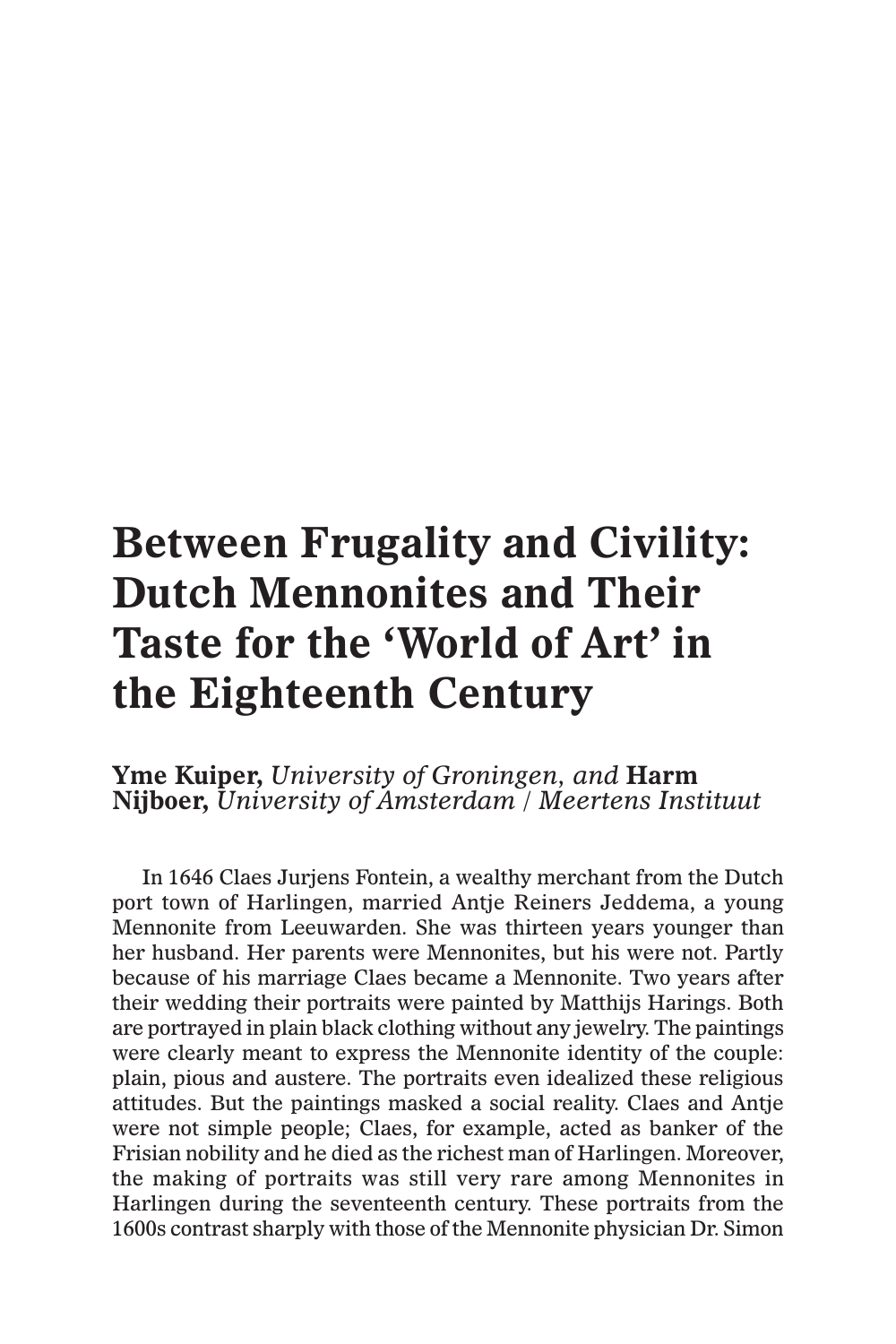Stinstra and his wife Anna Braam, painted by Tibout Regters in 1763. This couple also lived in Harlingen, and Anna Braam was a great-greatgranddaughter of Claes and Antje. The portraits of Simon and Anna express anything but austerity. Simon is wearing a fashionable Indian red jacket and a white powdered wig. Anna is dressed in a blue dress and fine laces. Around her neck she is wearing a string of red corals with a silver lock and her head is draped with a so-called Dutch cap of Valenciennes lace. Within four generations the way that key figures in the Harlingen Mennonite community presented themselves had changed drastically.



**Artifact 1 -** Portrait of dr. Simon Stinstra (1735-1782), deacon of the United Mennonite Congregation of Harlingen and a nephew of the famous Mennonite preacher Johannes Stinstra. Oil on canvas, dated 1763; signed by Tibout Regters. (Amsterdams Historisch Museum, Amsterdam).



**Artifact 2 -** Portrait of Anna Braam (1738-1777), deaconess of the United Mennonite Congregation of Harlingen. She was the richest heir in Harlingen, when she married Simon in 1759. Oil on canvas, dated 1763; signed by Tibout Regters (Amsterdams Historisch Museum, Amsterdam).

In the eighteenth century wealthy and educated Dutch Mennonites became increasingly interested in worldly passions like portrait painting, fashionable clothing and art collections. Leaving behind their proverbial austerity and becoming men of good taste, they began to act as spokesmen and supporters of the values of a rising civil society. In the course of time virtue, taste and a civilized education became important pillars of their self image.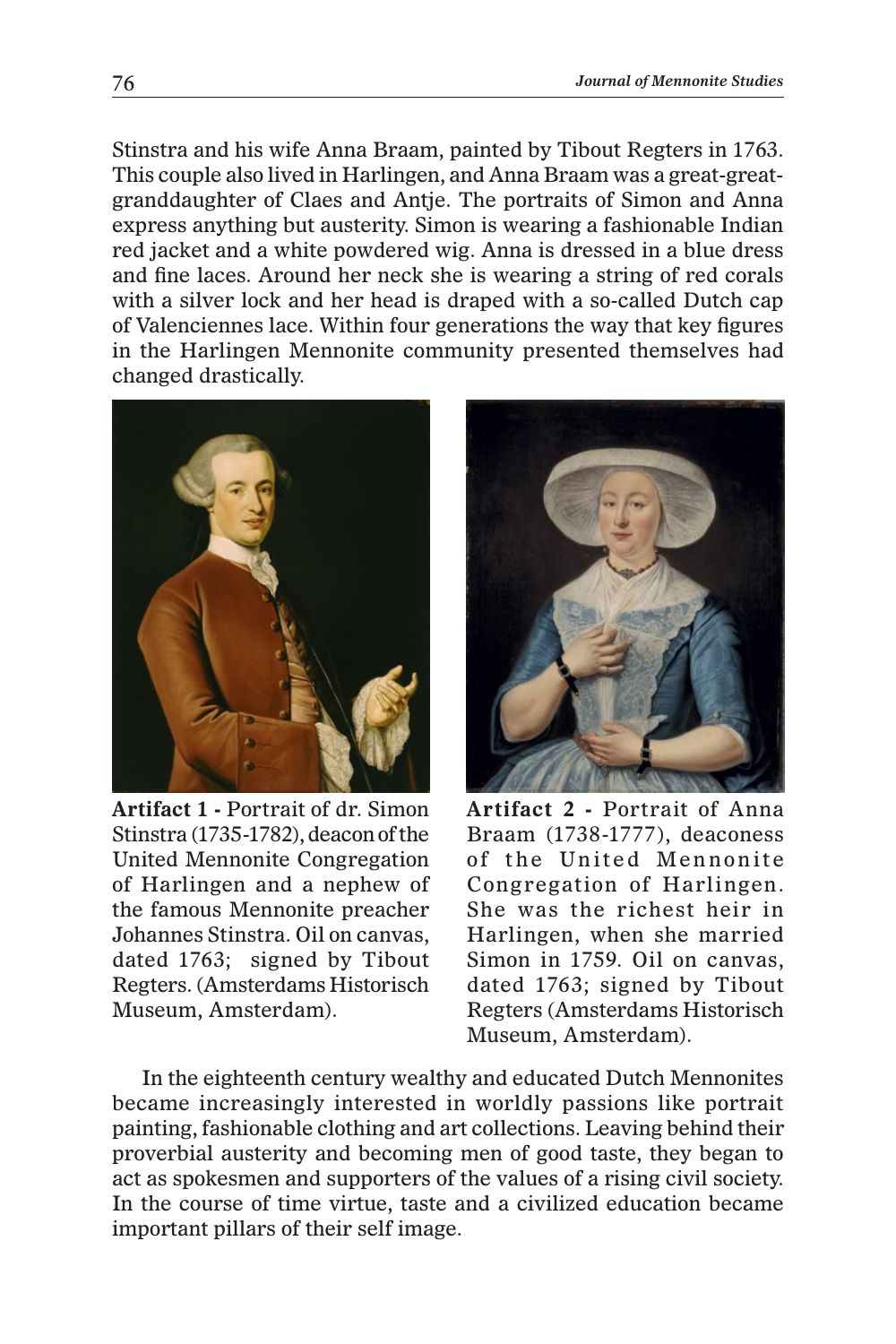In this article we explore the causes of this shift in self-presentation and place it in the context of the involvement of Mennonites with the rise of cultural nationalism in the Dutch Republic during the last quarter of the eighteenth century. To be more precise we analyse the changing world of well-to-do Mennonites of the Frisian port town Harlingen as a case study of cultural change among Mennonites in an urban, maritime context. We will also argue that a key factor in this process of cultural change was the deep involvement of Dutch Mennonites with financial and commercial networks and practices. Motives for collecting paintings and books could be diverse and individual, but money and market functioned here as the general and structural conditions for buying of art: no auctions, no Mennonite art collectors. Already in the seventeenth century art dealers played a critical intermediary role between artists and wealthy collectors.1 An important premise of our approach is James Urry's fine observation that understanding Mennonite economic success involves not so much a search for religious causes, but rather an examination of the historical contexts in which Mennonites prospered economically.<sup>2</sup> Nevertheless, we still recognize a kernel of truth in the much-debated thesis of Max Weber on the selective affinity of early modern Protestantism and capitalism. While we cannot agree with the simplistic causality between religious attitude and capitalistic mentality, we are inspired by Weber's idea of the "unintended collective consequences of intended individual (and religiously motivated) action". Or in more concrete terms, the idea that people who lived an ascetic and sober life in the hope of salvation, could, at the end of their lives and under certain circumstances, transfer great wealth to their offspring and smaller portions of it to the poor in their congregation. The attractiveness of this life goal revealed itself in Harlingen in the course of time. Mennonite merchants and ship-owners not only became wealthy, rich businessmen and their families in Harlingen also became Mennonite (Sprunger  $2008$ ).<sup>3</sup>

#### **Harlingen: Mennonites and Money**

Harlingen is located in the northwest of the province of Friesland. Witmarsum, the place where Menno Simons was born, is only twelve kilometers from Harlingen. The town of Harlingen was also an important meeting place in the early history of the Mennonites in the Netherlands.4 When Menno died in 1561, Harlingen had a population of only about 2000 inhabitants, but later it grew spectacularly, reaching nearly 10,000 in 1680. During the seventeenth century, the Dutch Golden Age, the town profited greatly from the rise of Amsterdam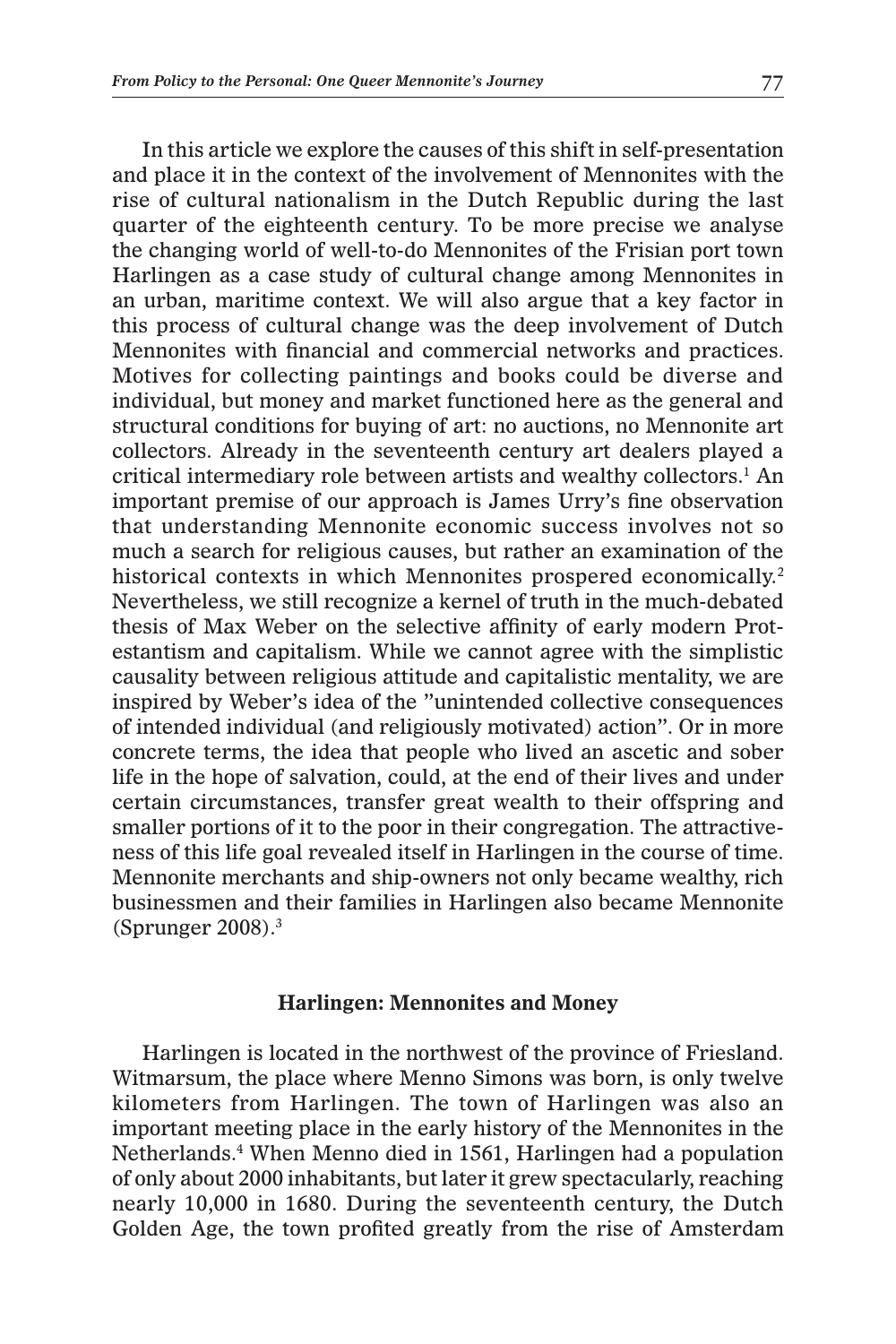as a centre for world trade. Commercial ties with this nearby trade metropolis especially benefited ship-owners and traders in Harlingen. Then, during most of the eighteenth century, the port cities of the Dutch Republic, including Harlingen, suffered from a stagnating economy.5 By 1700, the town's population had declined to about 7.000 inhabitants. In spite of this stagnation, Harlingen entrepreneurs and traders not only continued their search for new markets and innovation but also increased their investments in farmland and other properties, thus spreading their financial risk.<sup>6</sup> After 1750 Frisian agriculture and trade began to prosper again and the economy and population of Harlingen followed this upward trend.

Throughout the eighteenth century, the top of Harlingen's financial elite remained Mennonite or even converted to the United Mennonite Congregation of Harlingen. The proportion of Mennonites in the total population of Harlingen declined during the first half of the eighteenth century from 15% to 10%, but among the wealthiest thirty to forty families the Mennonites were still in the majority. It was a close-knit elite. Especially among the most well-to-do Mennonite, endogamy was common. Many preachers of the relatively large local Mennonite congregation were close to, or even members of these opulent families. In fact, the most influential Harlingen Mennonites also associated with the town's economic elite even at a time when laws in Dutch provinces and towns barred these rich Mennonites from all government offices. Only after the Revolution of 1795, did non-Calvinists become eligible for political office.7

The United Mennonite Congregation of Harlingen was founded around 1672 after several attempts to unite the former congregations of the so-called Young Flemish, Young Frisians, High German and Waterlander Mennonites.<sup>8</sup> It soon became evident that the leaders of the United Mennonite Congregation were especially talented in managing both money problems and theological debates. In 1695 they initiated the foundation of the Mennonite Frisian Conference, with nearly all the treasury of this Conference coming from well-to-do members within Harlingen's United Congregation. As the richest congregation of Friesland they soon opened their own orphanage and almshouse.9 The aims of this Conference not only were to maintain peace and cooperation among the Frisian congregations, but also to take care of poor congregations and to subsidize those that were unable to pay the salaries of their ministers. In the course of time, more than fifty congregations joined the Conference. Already in the years around 1670 one of the leaders of Harlingen's United Congregation, the rich merchant and deacon Claes Huyberts Braam, negotiated three loans totaling a million guilders between the Frisian government and the Frisian Mennonite congregations. The province of Friesland needed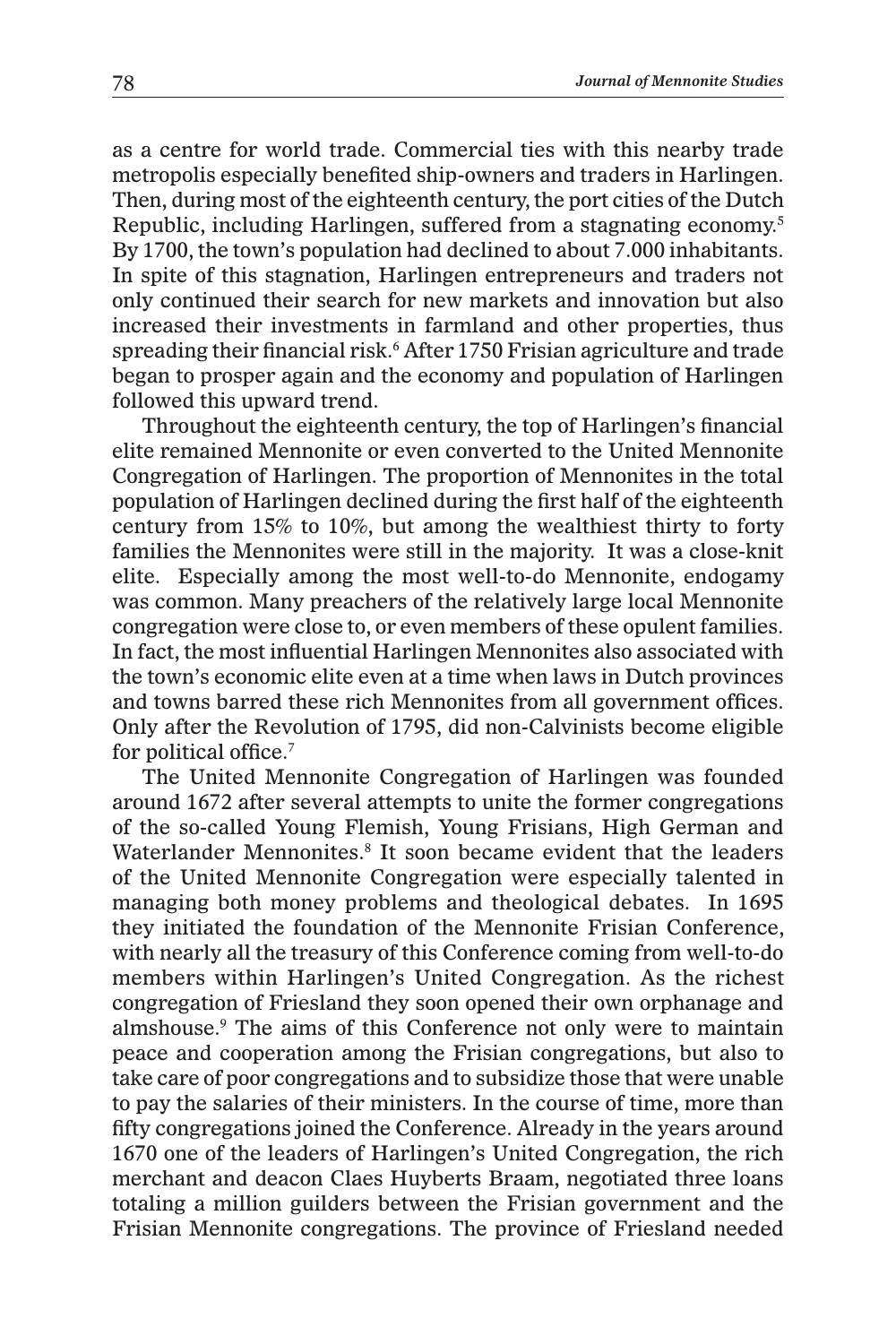much money for building warships and found it in part by compulsory fund-raising among Mennonites. In exchange for Mennonite cooperation, Friesland guaranteed the Mennonites freedom of religion and exemption from military obligation.

## **Dr. Simon Stinstra: Representative of the Enlightened Mennonite Elite**

Physician Simon Stinstra was born in 1735 into a family of wealthy, well-known Harlingen Mennonites. He obtained his medical doctorate from Leiden, as had his father who practiced medicine in Harlingen. Around 1760, Simon succeeded him. His uncle was Johannes Stinstra, a rather notorious Mennonite minister. In 1742, the Government of Friesland had suspended his right to preach as he was suspected of Socinian heresies. This suspension not only caused a local stir: it launched Johannes Stinstra to nationwide fame. In his 'enlightened' plea for religious freedom Stinstra based his arguments on the natural right to freedom of religious thought and practice and not on biblical authority.10 During this period of forced *otium*, Stinstra translated Samuel Richardson's novel *Clarissa, or the History of a Young Lady* into Dutch. In a lengthy introduction, he emphasised the moral significance of the work.11 A cousin of Simon, Heere Oosterbaan, had also studied at Leiden. Oosterbaan was a professor at the Mennonite Seminary of Amsterdam, the place where Mennonite preachers had been trained since the early eighteenth century. The Seminary maintained close ties with the Mennonites at Harlingen. Much later, Oosterbaan served the same congregation as a preacher. Simon's younger brother studied theology at the University of Franeker in Friesland and then trained at the Amsterdam Seminary to become a preacher at Franeker. Simon's other brother married a rich Mennonite merchant's daughter from Amsterdam and became a partner in a banking firm. The Stinstra brothers had two sisters who married wealthy Mennonite merchants and never left their native Harlingen.

Simon Stinstra and Anna Braam were a perfect match according to seventeenth century Dutch values; the marriage fused their economic, social and religious capital. Simon's family was well-to-do and had a learned reputation, while Anna's family was the wealthiest in town, and had been so for some generations. During the second half of the seventeenth century, the Braam family made their fortune in trading in timber, plying international trade routes with a fleet of three-masted, unarmed, heavy cargo 'flute' ships with striking names – King David, Paradise and Love. To enhance their reputation, both Simon and Anna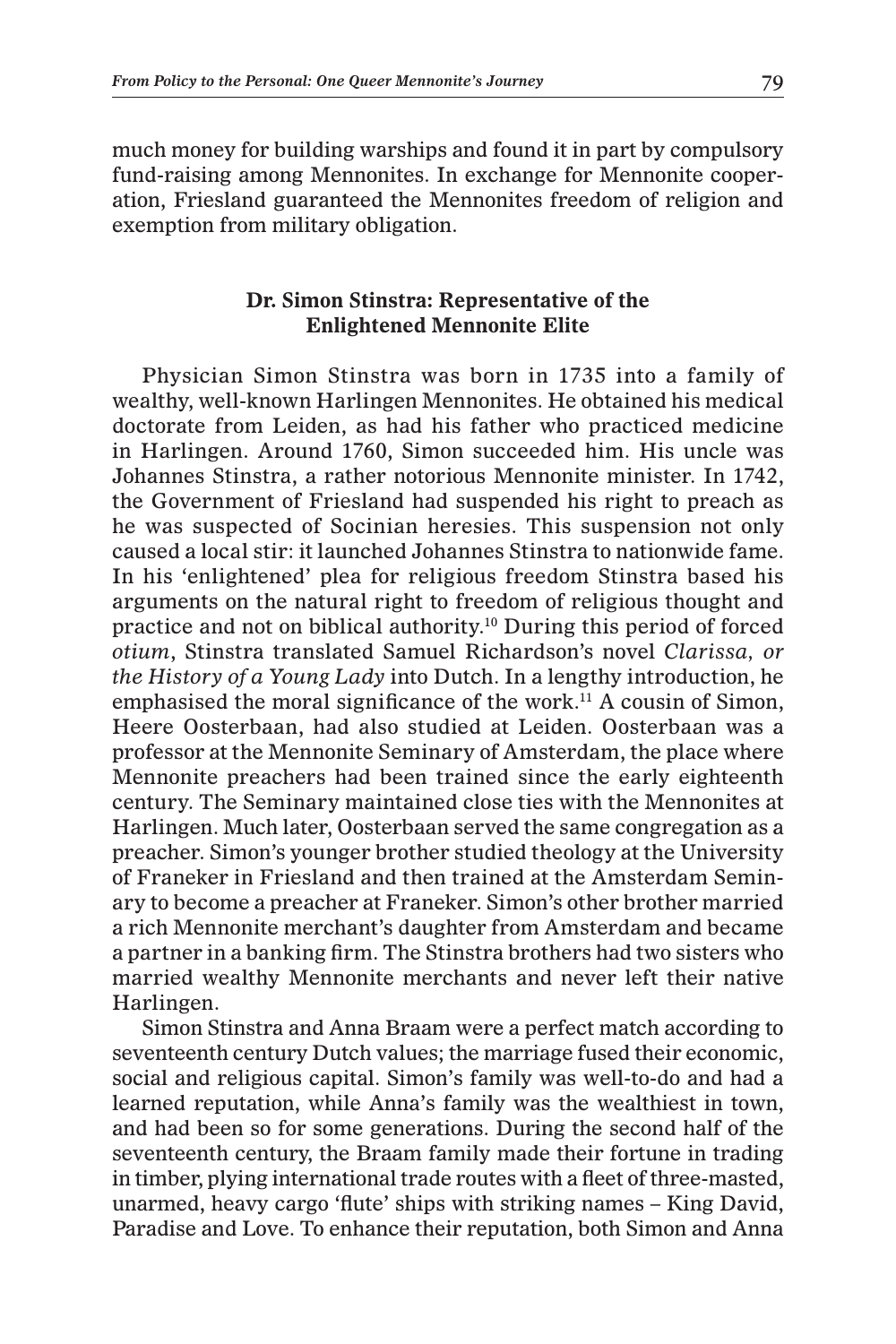held offices in the United Mennonite Congregation, Simon as elder and deacon, Anna as deaconess.

The Stinstras were also known as passionate book and art collectors. Simon's grandfather Simon Stinstra, after whom he had been named, owned a formidable library. His two sons, one a physician, the other a preacher, had followed his example, with impressive book collections. Simon Stinstra Jr. was himself particularly fond of seventeenth-century Dutch painting. There is little doubt that he owned the largest cabinet of paintings in eighteenth-century Friesland. His entire collection of over 220 paintings was auctioned one year after his death in 1782, requiring four days to be sold. The very site of the auction, stipulated by Simon's last will as Amsterdam, not Harlingen, illustrates the value of the collection. Simon's only son Gooitjen Stinstra issued purchase orders to several art brokers for pieces in the family collection and when he died forty years later, his own collection was also auctioned. Still, several paintings remained in the family as Gooitjen's sister Isabella, who then lived at Amsterdam, purchased several of the paintings. Like many other Mennonites in Harlingen, the Stinstras also loved to collect silver and china, *naturalia*, and scientific instruments. Many silver spoons, boxes, bowls, and goblets, traditionally commissioned to commemorate births, betrothals and weddings, are found in their inventories and in those of other wealthy and cultured Harlingen Mennonites.<sup>12</sup>

This omnivorous practice of collecting among the Stinstras follows a general practice among prominent citizens of Holland proper, the western region of the Dutch Republic in general, and Amsterdam in particular. It even appears to follows a trend in taste. The initial popularity of historical, biblical, allegorical or mythological subjects gradually gave way to pastoral and *genre* paintings.13 At first glance it appears to be a sign of secularisation as scriptural scenes gave way to more natural scenes, with increasing attention to landscape. The landscapes now featured both indigenous scenes of typical Dutch flatland with pastures, waterways, and cosmopolitan scenes, including exotic mountainscapes.

Yet such a reading ignores the persistence of theological interest among eighteenth-century Harlingen Mennonites, an interest expressed in erudite and lively debate. It suggests that Dr. Simon Stinstra's cabinet of paintings reflected only the fashion among the rich and educated, and was aimed mainly at fellow-collectors. It suggests that the entire pattern of collection, funded by fortunes made in shipping and trade, could be understood as investments in valuable objects or status (or both), that is, in strictly commercial and social terms. Such a reading misses the complex historical and cultural context in which Mennonites such as Stinstra began collecting art. In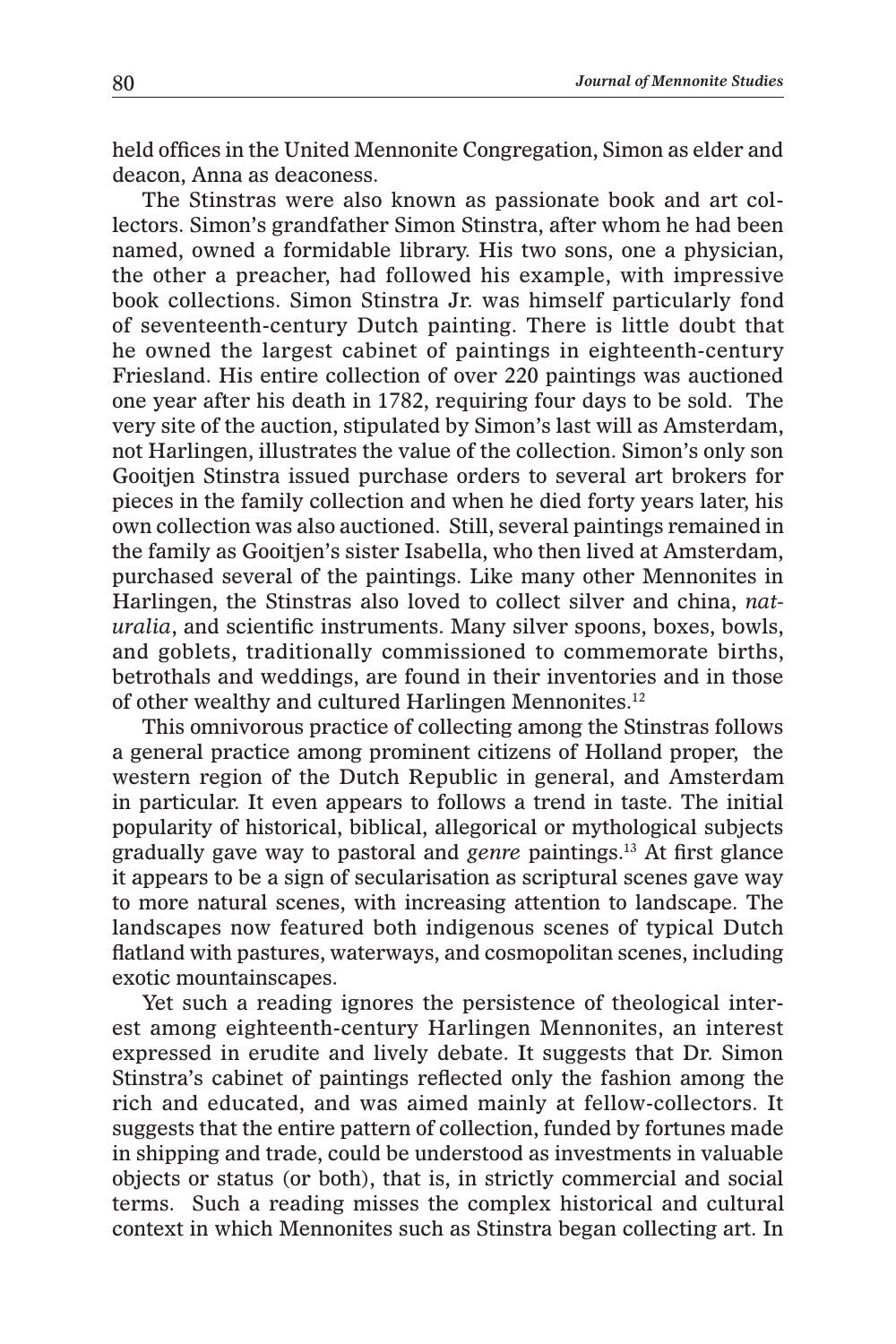the course of time their collections achieved fame and reputation, but they did not build up their collections to gain status but rather to show their civilized taste.

The concept of taste is crucial to the matter. It illuminates the collector's *habitus*, his perceived ideal self and the dominant cultural practices in his social circles and networks.14 Within the circle of Harlingen Mennonites, Simon Stinstra represents the types of the educated art lover (Dutch: "liefhebber"; Italian: "dilettante") and the *connoisseur*, a man of taste, who also collected drawings and engravings and books about art theory and biographies of painters. In the eighteenth century these two types fused more and more with their predecessor the *mercator sapiens*, who already was not a merchant investing and dealing in art, but a collector of paintings who delights in sharing good taste and in opening his cabinet of paintings to other art lovers and men of reputation. This type of collector was already well-known in Amsterdam in the seventeenth century.<sup>15</sup> Because of his Amsterdam network, Stinstra had many contacts in the art dealing and art collecting circles of the city. The walls of his cabinet, the main room on the first floor of his house in Harlingen, were indeed entirely covered with paintings, mostly bought at auctions in Amsterdam (or sometimes from the art dealer Heinrich Baur, a German painter who had moved to Harlingen in the late 1760s).<sup>16</sup>

#### **Dr. Simon's Cabinet**

The eighteenth-century poet and sentimentalist Rhijnvis Feith (1753-1824) once wrote that the typical hard-working Dutch merchant did not care for "lofty thought" and that he would recognise reality as the sole element of beauty. Another scholar, the physician, art dealer and author of the book series *Natural History of Holland* Le Francq van Berkhey (1729-1812), noticed the "shallow dilettantism" of the merchant-collector whose central aim was leisure. Such authors obviously depicted such art lovers in derogatory terms, as mere amateurs dabbling in the arts, using their cabinets merely for recreational purposes.17

But do such negative labels also apply to the collections of father and son Simon and Gooitjen Stinstra? A closer look at Dr. Simon Stinstra's holdings is revealing.18 Nearly one third of his entire collection of 220 paintings consisted of landscapes and another one third of still life paintings. No more than one eighth of the entire collection consisted of historical paintings. This appears to reflect the changing tastes outlined above. Yet this particular collection also discloses a preference that appears to be telling of the taste and self-image of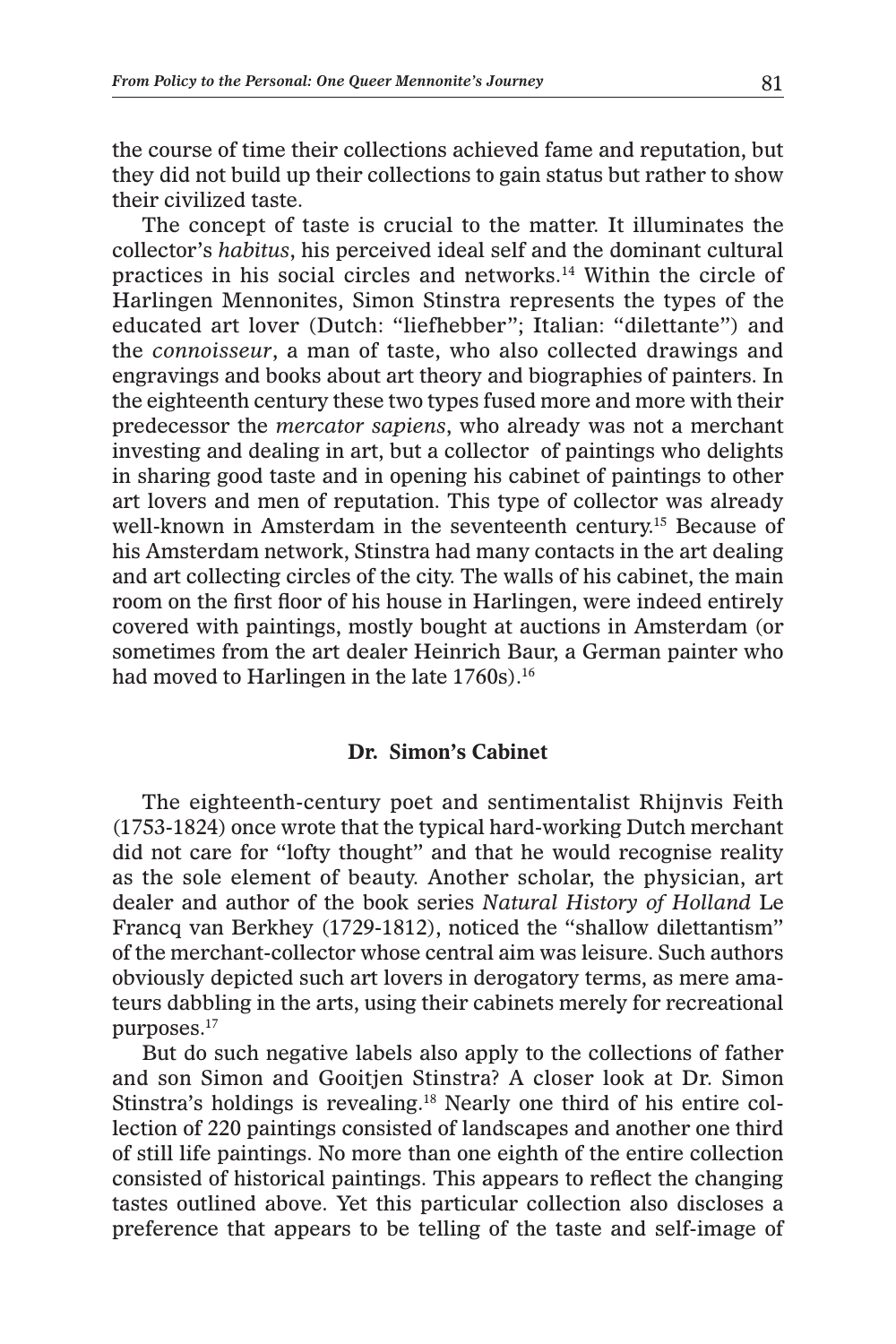this individual collector. Dr. Stinstra's cabinet included no less than twenty-four seascapes and harbour views, and one dozen cityscapes, half of them of Amsterdam (one showing the city's largest Mennonite church building); not a single one portrayed Harlingen. The seascapes and harbour views include representations of the Mediterranean and Levantine sea trade, with only a single work by Frisian seascape painter, Wigerus Vitringa.19

These were the paintings which Simon Stinstra's son Gooitjen and his daughter Isabella bought back many years later. During their childhood they had of course been familiar with these works, recognizing that their father's collection of seascapes included paintings by leading artists who had worked at Amsterdam around 1700: Ludolf Backhuysen, Arnout Smit, Abraham Storck, and Hendrick Dubbels.20 Such a high degree of specialisation suggests a combination of expertise and passion in the collector. Still, at the auction of Simon Stinstra's cabinet in 1783 in Amsterdam, the painting fetching the best price was a *vanitas*, an exotic and highly symbolic work by Hendrick Andriessen ('lame Hein') of Antwerp. It represented an African prince in what was described as *zeer kostbare kleeding*' ('very expensive clothing'), surrounded by books, musical instruments, flashy jewellery and soap-bubbles. The message of the painting was the meaningless of earthly life, as expressed in the biblical verse "vanity of all vanities, all is vanity". This was not a painting for which Fouquet, the well-known Amsterdam art broker, had been given a purchase order by Simon's son Gooitjen.<sup>21</sup> On Gooitjen's behalf, Fouquet instead bought a view of the port of Enkhuizen by Backhuysen and two works of Abraham Storck, an 'Italian Seaport' and a 'Levantine Trading Place' depicting Dutch merchants sailing in a convoy of heavily-armed military vessels. Significantly, this depiction of ships runs counter to the common assumption that the pacifism of Mennonite traders would have prevented them from sailing in armed convoys.

Although Simon Stinstra was quite busy as a medical practitioner, he had also invested part of his capital in ships. One of the larger ships carried the name of his daughter, 'The Miss Isabella.' Another one was called 'The Maria Magdalena'. Like other shareholders, the naval war of the early 1780's between Britain and the Dutch Republic must have worried him. When the sea war between England and the Dutch Republic began in 1780, Mennonite and Calvinist ship-owners of Harlingen reacted promptly with fundraising for new warships.<sup>22</sup> This, of course, was patriotism at its high point; traditional Dutch Mennonite pacifism seems to have become but a distant value. Stinstra's passion for marine paintings may even have been inspired by nostalgic sentiment about the Republic's glorious nautical past, a sentiment already prominent in his circles before the war of 1780 broke out. Significantly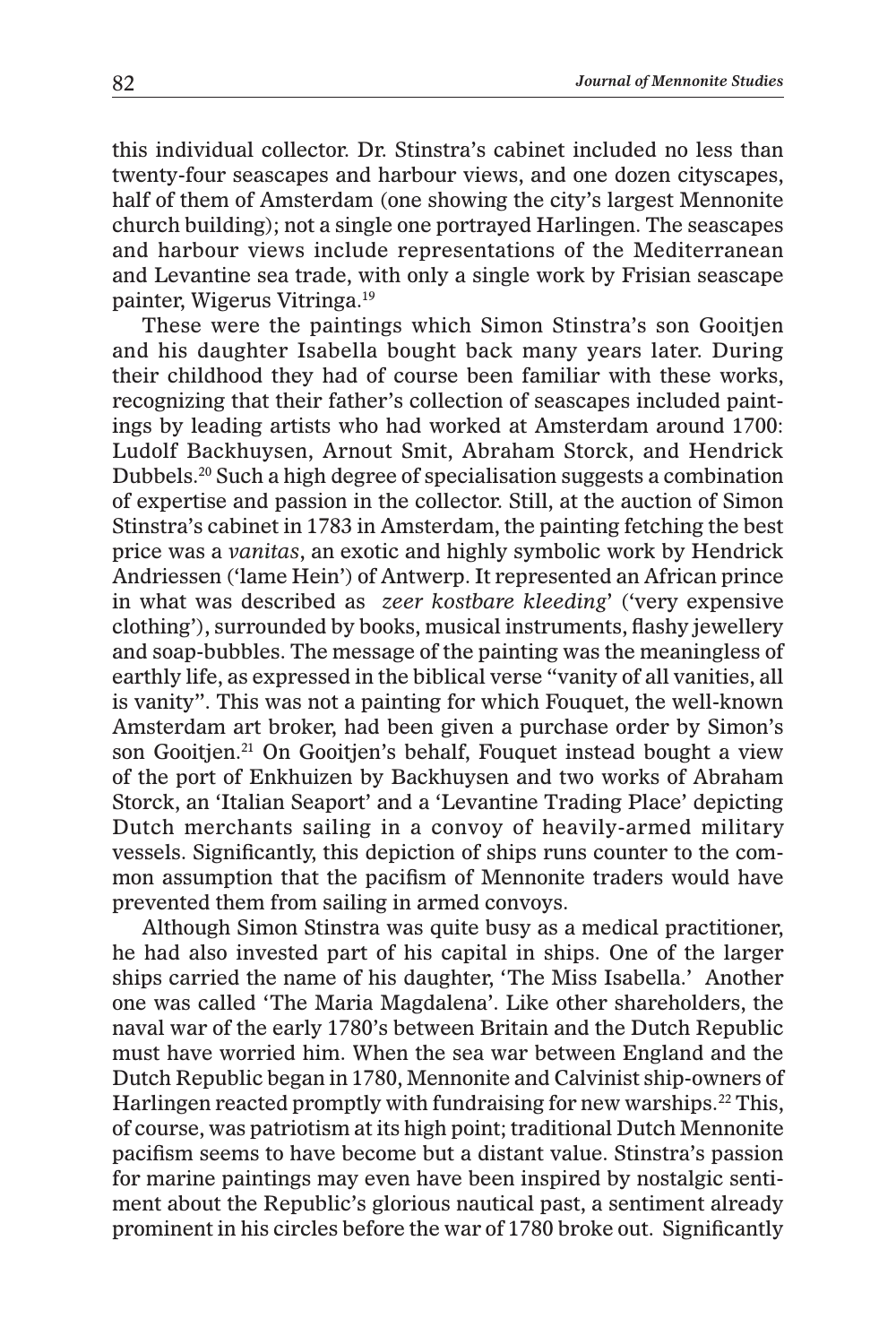it was his friend and bachelor Dr. Simon Stijl, also a medical doctor in Harlingen of Mennonite descent, who wrote a treatise on the rise and prosperity of the Dutch Republic in the seventeenth century.23 When Stijl died, in 1804, he also left a rich collection of paintings, drawings and engravings. It included about thirty marines.<sup>24</sup>



**Artifact 3 -** Whaling ships of the Mennonite shipowner Wildschut from Harlingen, at the background Spitsbergen. Oil on canvas; around 1760; painted by Dirk Danser (Museum Hannemahuis, Harlingen).



**Artifact 4 -** Ships owned by Mennonite timber-merchants from Harlingen approaching the harbor of Arendal in Norway. Oil on canvas; dated 1755; signed by Dirk Danser (Fries Scheepvaart Museum/ Frisian Maritime Museum, Sneek).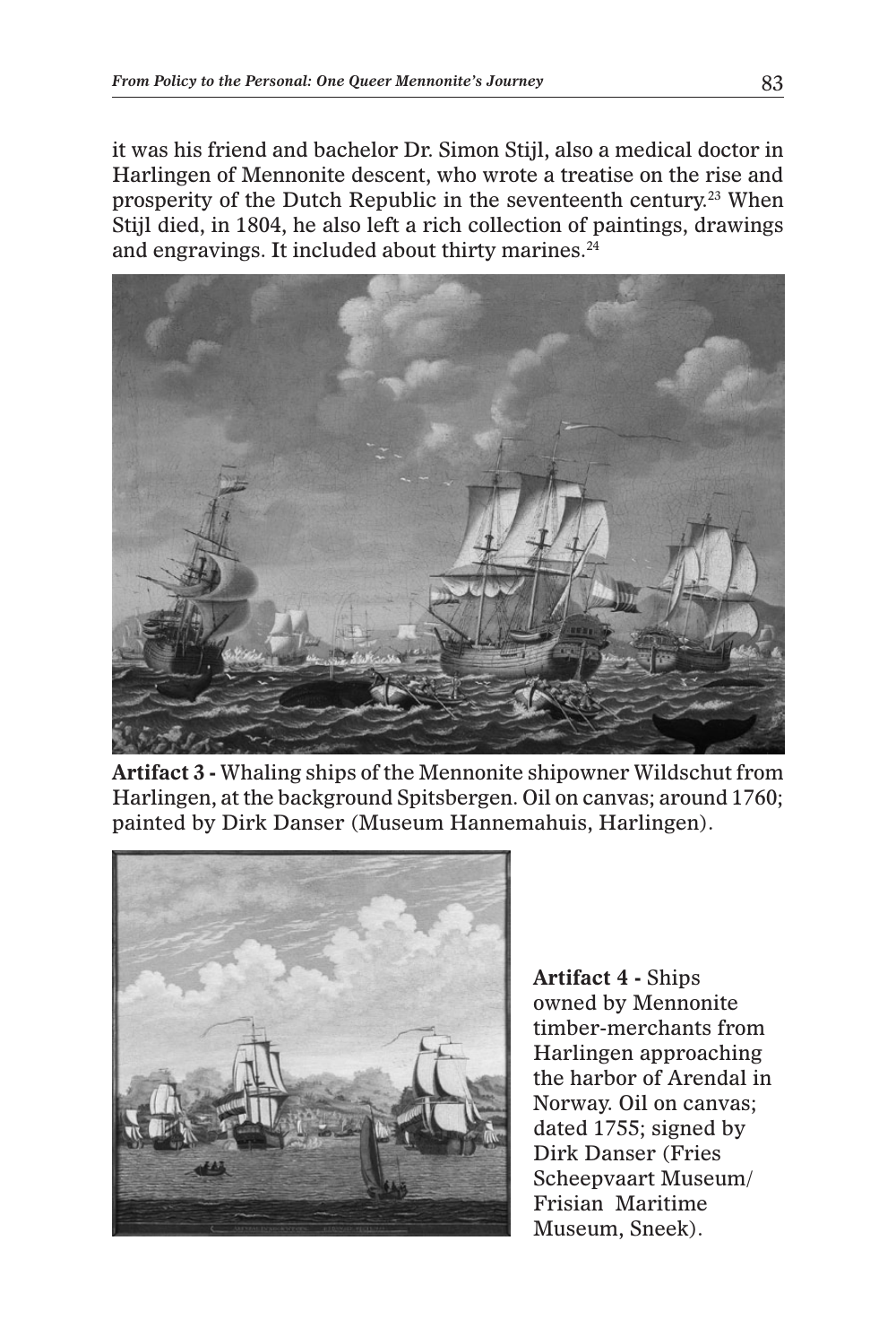Patriotism increasingly involved the Stinstra family. During the 1780s, Simon's son Gooitjen became a vocal member of the Patriot Movement that wanted to restore the economy of the Dutch Republic to the glory of the Golden Age. These patriots aimed for political and economic change by mobilizing the opposition against the ruling establishment with its supervisor, the Prince of Orange, William V. In many provincial towns Mennonites acted as the entrepreneurs of the Patriot Movement by starting new militias of voluntary armed citizens.

But did the collecting of art that represented the old glory of the Republic only function as a cultural compensation for the ongoing exclusion of Mennonites from the governments of the provinces and towns? In our view it was more than that. Our argument is that the seascapes and city views in Dr. Simon Stinstra's art-filled cabinet room reveal not only a personal appreciation, but also a collective taste, closely interwoven with the rise of national pride and the construction of a national canon of history during the last three decades of the eighteenth century. On the one hand the Dutch tricolor on the trade ships and men-of-war refer to a national, maritime glory, but on the other hand sea trade symbolized his family tradition. However, Stinstra's seascapes do not exclude the possibility that these paintings had symbolic (including religious) meanings, such as the ship of love, the ship of life and the ship of state. Topographic views on cities also held Stinstra's special interest. Two city views painted by Gerrit Berkheyde – Dam Square in Amsterdam, with its famous town hall built around 1650 and the Great Market in Haarlem, with its Saint Bavo church – are illustrative.25 Already in Stinstra's time these places were attractions for well-to-do visitors and tourists, connected with both specific urban and general national sentiments. So once again, we meet the enlightened, Mennonite physician, memorializing the past, and identifying himself with the history of his nation and its cities.

Although Gooitjen's art collection was only half as large as his late father's, contemporary *connoisseurs* were aware of its exceptional value. Gooitjen's cabinet included paintings by such famous Dutch artists as Rembrandt, Pieter de Hoogh, and Jacob Ruisdael.<sup>26</sup> With his father, the son shared a taste for seascapes. Backhuysen, Van Everdingen, and Van de Velde, but also his own neighbour Nicolaas Baur were well represented in his cabinet. To the consternation of Gooitjen's heirs, the auction of his collection at Amsterdam in 1822 fetched much less than expected. That included Rembrandt's portrait of a woman, now in the Museum Boymans Van Beuningen at Rotterdam.27 The best price at the auction was paid not for a seascape but for a city view, probably the most famous or, according to the French writer Marcel Proust, the most beautiful painting in the world. Although the auction catalogue mentions the name Stinstra, it had really been owned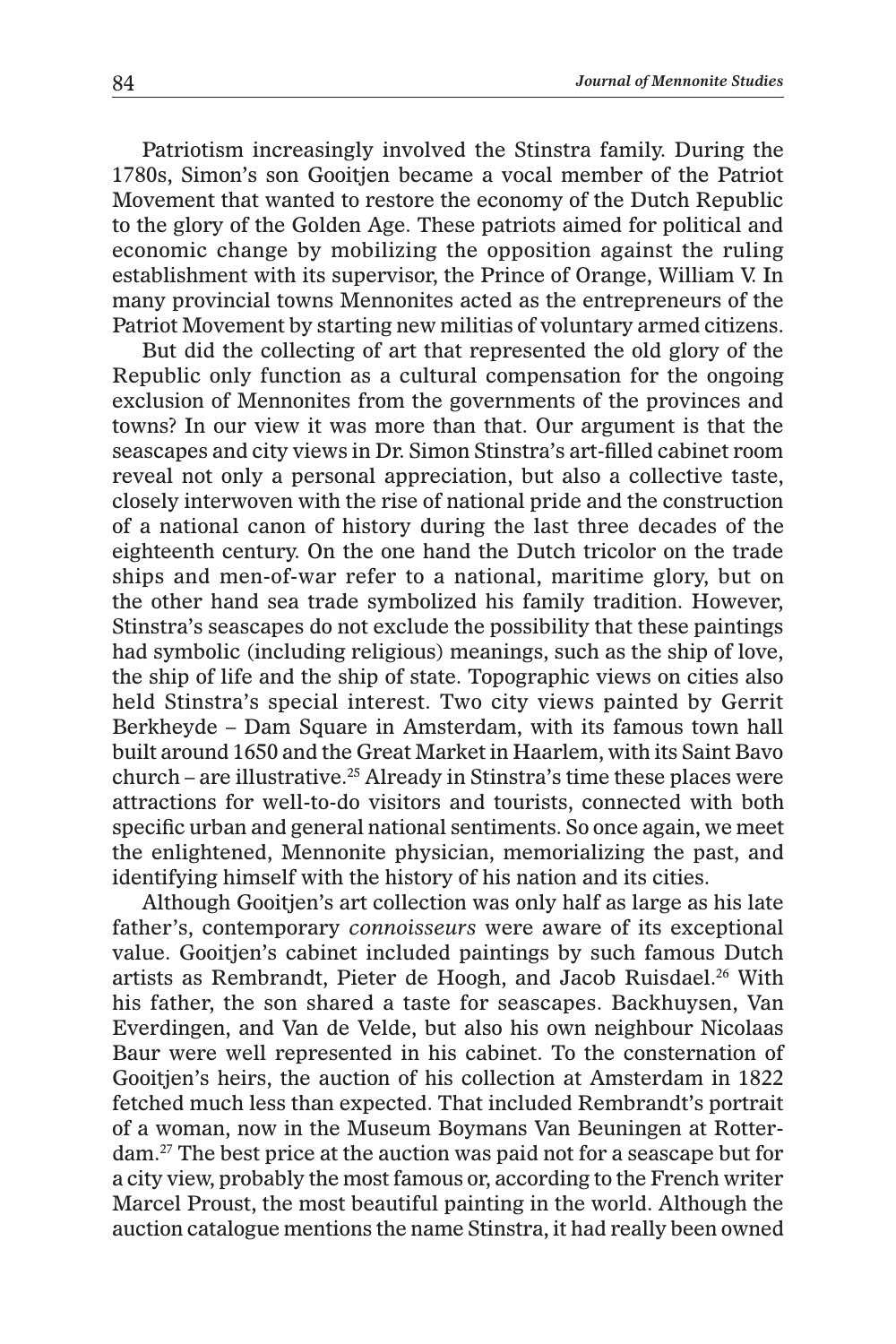by the Mennonite Kops family of Haarlem.<sup>28</sup> For unclear reasons, a broker had covered up its provenance. The anonymous buyer at the auction turned out to be King William I of the Netherlands. He donated this painting to the Royal Art Collection, now the Museum Mauritshuis at The Hague. It was the famous 'View of Delft' by Johannes Vermeer.

#### **Mennonites and Trust: Social, Cultural and Symbolic Capital**

The case of Simon Stinstra shows vividly how in the eighteenth century wealthy Mennonites moved in the vanguard of the nascent civil society. In doing so, they gradually developed an appetite for civil, yet worldly, pleasures like art collecting and participating in musical and theatrical performances. It would be incorrect, however, to state that the Mennonite ideals of frugality and austerity had become corrupted by the growing wealth of Mennonites, although more orthodox Mennonites – and especially those outside the Dutch Republic – would clearly have condemned the lifestyle of their liberal 'fellows' as immoral and worldly. Wealth, however, was not something that was new to Mennonites in the eighteenth century. Besides, why should we treat these developments as a kind of moral corruption? The enlightened Dutch Mennonites of the eighteenth century did not become immoral. On the contrary, morality was something they were rather conscious about. Furthermore, many of their newly formed attitudes were somehow related to one of the core issues of moral and social behavior: trust.

Whether deliberately or not, being Mennonite has always been the expression of a special kind of trustworthiness. Many of the attitudes and practices that defined the Mennonites as a religious group, also defined the trustworthiness of individual Mennonites: their refusal to bear arms, their repudiation of swearing oaths, their austerity and sobriety and their ethic of hard work. All these characteristics communicated a message of trustworthiness, both within and outside the Mennonite world, and hence provided important symbolic resources to the Mennonites. The more rigid Mennonite congregations even added guarantees to this *symbolic capital* by applying the penalty of excommunication and shunning to those who were unable or unwilling to meet the congregational standards. In the seventeenth-century Dutch Republic, Mennonite congregations were quite active in maintaining the commercial reliability of their members and fraud and bankruptcy often resulted in excommunication.29

The concept of symbolic capital, coined by Bourdieu (1985; 1986), denotes the advantages people derive from their socio-cultural identity.30 Priests, for instance, were said to be trusted by many Roman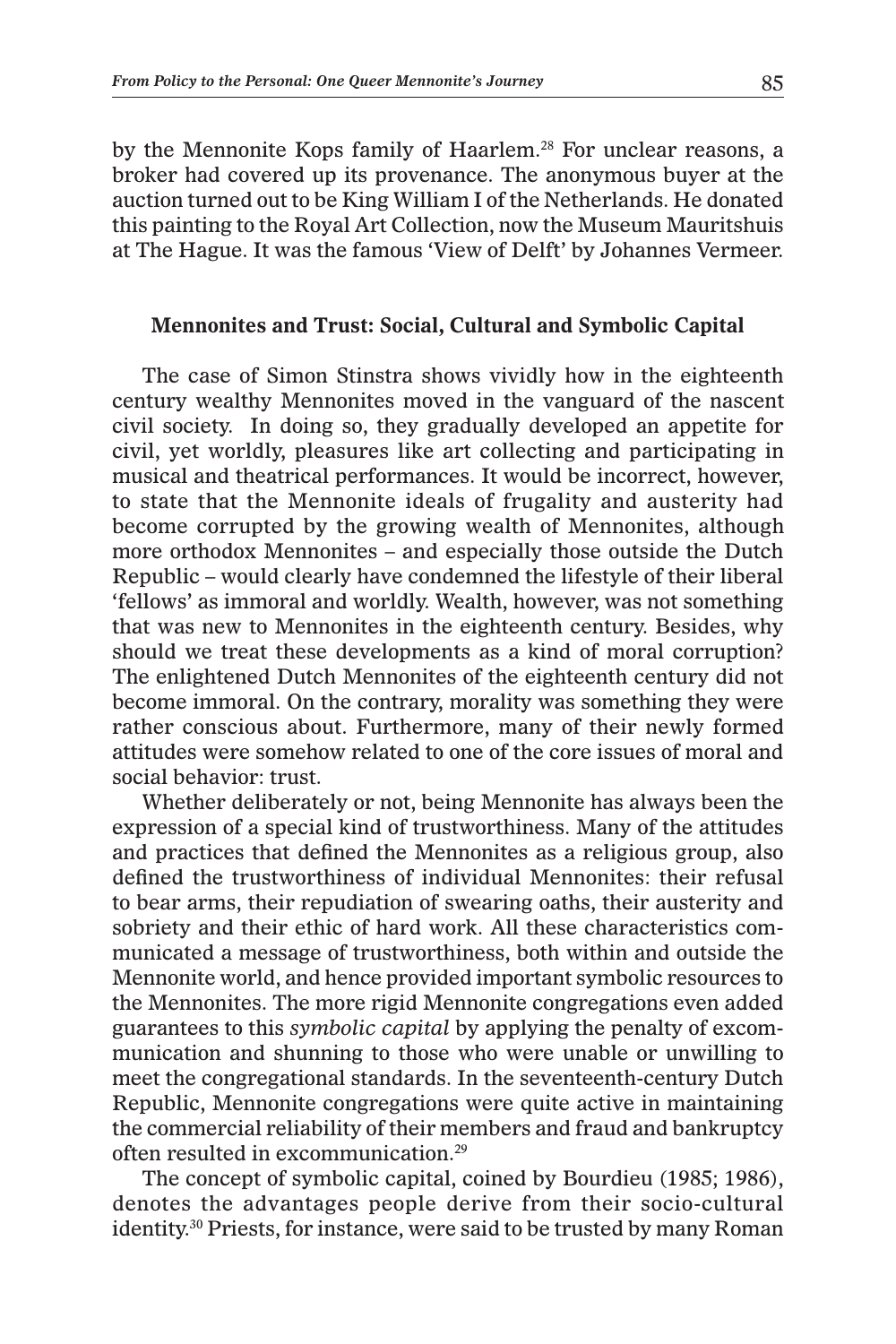Catholics for the simple reason that they were priests. It is a kind of trust that does not rely on the individual merit of those who are trusted, but on the mere idea they represent. This kind of trust is deduced from a general world view and is not easily shaken by exceptions to the rule. Similar principles were at work in Mennonite and other Protestant congregations that adhered to the idea of 'the priesthood of all believers'.31 The Mennonite aspiration to be 'a church without spot or wrinkle'32 contributed much to the symbolic capital of its members.

This 'Mennonite ethic', revealed itself not in theological teaching but in 'faith in practice', as commitment to hard work and frugality.<sup>33</sup> And it evolved in an age when symbolic capital was still a necessary resource for many economic transactions. This was particularly true for trade between the Baltic and the Dutch Republic, one dominated by Mennonite merchants and skippers. By the beginning of the seventeenth century this trade was still characterized by many elements of a 'good faith economy'. Revealing the nature of such an economy, Amsterdam mayor Cornelis Pietersz Hooft wrote in 1617 that many Dutch merchants could obtain goods in the Baltic without any written, legal guarantee.34 Early Mennonite congregations even backed up these personal guarantees by penalizing those who violated them; such violators were considered to be a disgrace to the ideal of 'priesthood of all believers' and were excommunicated and subsequently shunned. Such measures were instrumental in establishing confidence rather than trust.

As Adam B. Seligman argues, scholarly analysis requires a clear distinction between confidence and trust.35 Confidence is backed up by guarantees, such as the excommunication of a traditional Mennonite who fails to repay his debts. Trust, on the other hand, does not rely on guarantees of sanction, but on the very lifestyle of the subjects involved, in the case of Mennonites, on their austere lifestyle or personal piety. But in each of these cases no real guarantees are provided. This distinction between trust and confidence is more than a semantic game as it points to the basic question in which social spheres of trust and confidence do arise, the public or private?

In being trusted, Mennonites in the sixteenth and early seventeenth centuries still relied heavily on their collective identity. For individual Mennonites this meant they had to live up to the ideal of being Mennonite in order to take full advantage of the symbolic capital provided to them. In this way they could provide the 'personal guarantees' needed in business transactions and other exchanges in socioeconomic life. In order to take advantage of a trust bestowed by a public identity one constantly has to demonstrate one's desire not to lose that identity. This struggle is not specific to Mennonites. It is a general characteristic of symbolic capital that it relies on trust in the public sphere and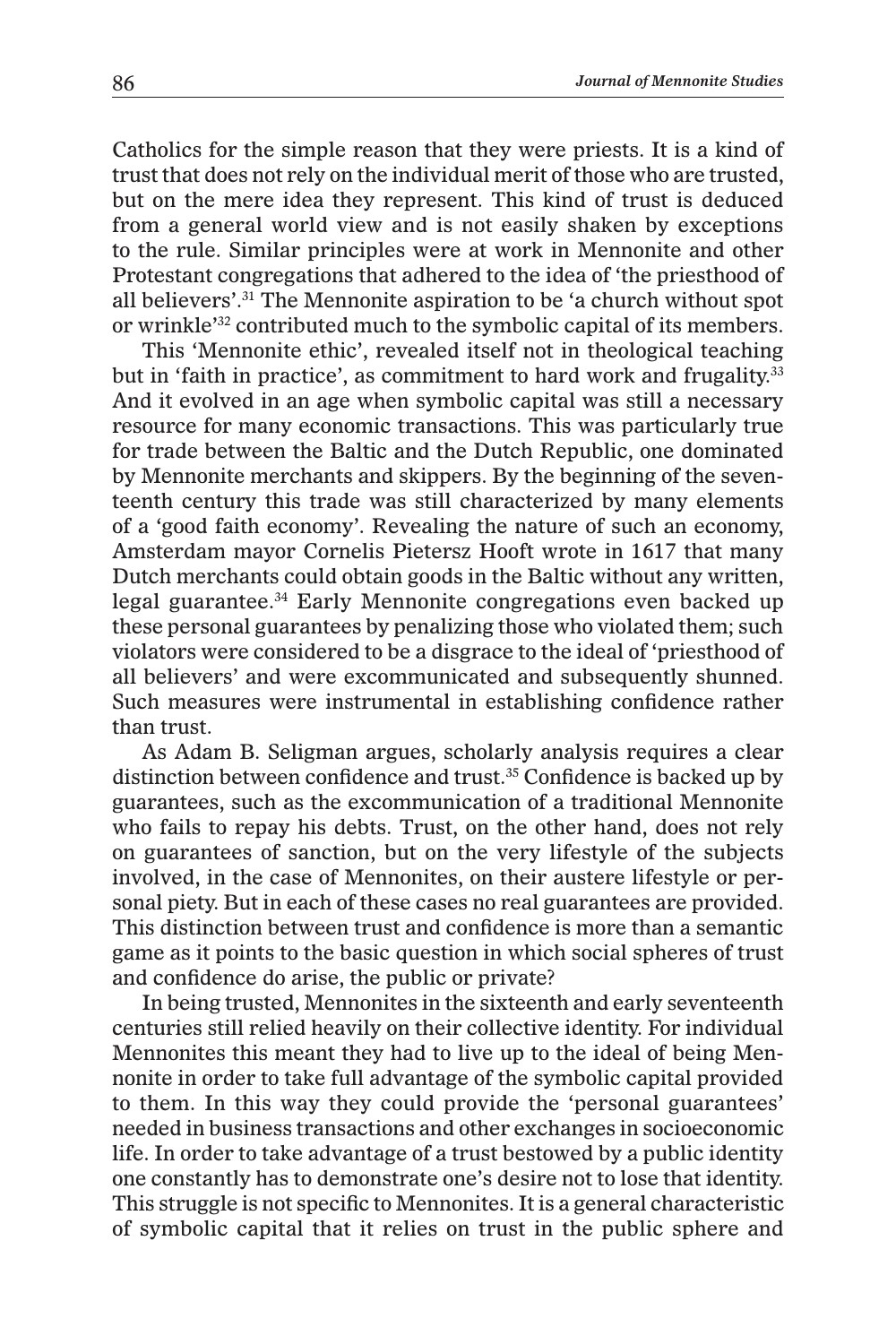confidence in the private. In the sixteenth and seventeenth centuries many other public and collective identities bestowed individuals with symbolic capital. The Calvinists had their own ways of establishing trust. And partly outside the realm of religion, concepts of honor performed similar functions in all strata of society.

From the sixteenth century onwards the importance of personal guarantees in socio-economic life gradually declined. Several factors contributed to this process. The formation and institutional growth of national states promoted the state's monopoly over both criminal and civil justice. But this was not only because rulers sought means to control their subjects; the growing role of private law responded to popular needs as well. Increasingly, civil courts settled disputes over debts and other economic affairs. Moreover, from the sixteenth century onwards, people in northwestern Europe made increasing use of contractual agreements like bills of exchange, notarial deeds and private debenture bonds to obtain guarantees for loans and business transactions. In other words, people sought more and more refuge in public instruments to secure their socioeconomic relations.36 And Mennonites were no exception to this rule.

A look at the asset portfolios of wealthy Mennonite merchants in Harlingen at the end of the seventeenth century reveals that already at that time a considerable part of their wealth was made up of bills of credit, private debenture bonds and other public instruments. There were even considerable investments in the public debt. Whether these loans to the government were completely voluntarily or not does not matter much in this context, because wealthy Mennonites had little choice but to engage in the use of these instruments of credit to manage their wealth and their businesses. Because of their occupational activities, they were entangled in various financial and commercial networks that stretched far beyond their immediate control. In the competitive economy of the Dutch Republic it was not easy to scorn the obvious advantages of public instruments in asset management and business transactions. Besides, bills of exchange and private debenture bonds became so widely used in settling payment and the transferring of trade debts that it became virtually impossible to do business without these instruments. And if Mennonites embraced austerity as a key value to their identity, they never embraced poverty.<sup>37</sup>

Due to the increased use of contractual agreements, the way in which trust and confidence were situated in the public and the private sphere gradually became reversed. When confidence becomes a public matter, trust becomes increasingly privatized. And one of the main characteristics of private trust is that it is primarily based on empathy. Trust in the private sphere only arises when people are able to feel sympathy for each other. This requires specific attitudes not only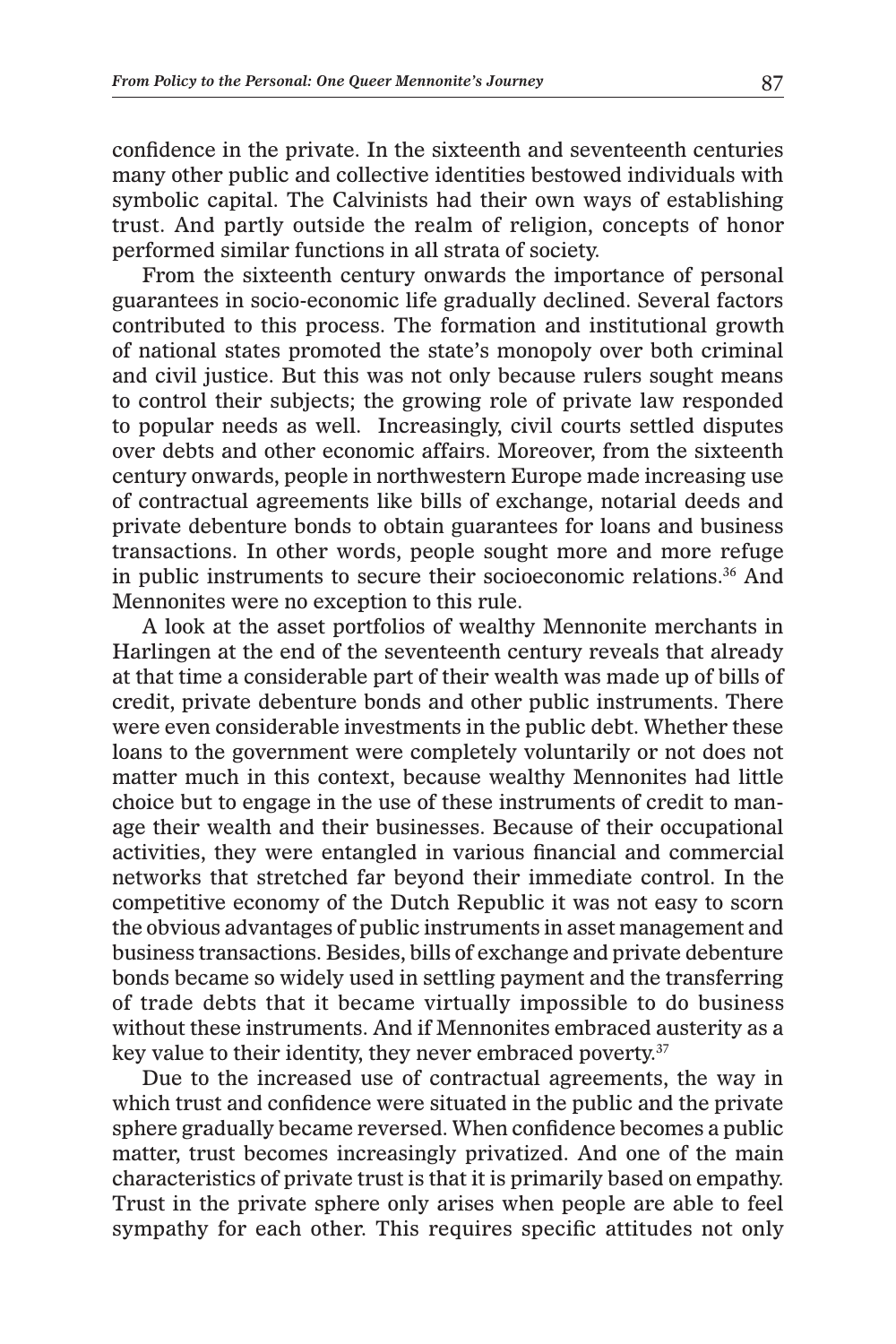regarding the regulation of feelings and emotions but also regarding the expression of tastes. For example, sharing and discussing tastes in the recently founded drawing academies in the Dutch Republic of the late eighteenth century were important means for establishing empathic relationships. Collectors kept their drawings in albums, bound in leather with gold imprint. These large art books were often stored in specially designed cabinets.38 Or, to put it in Bourdieuesque terms, social capital (i.e. privatized trust) is produced with cultural capital (i.e. the right taste). This shift in the regime of trust and confidence had a considerable impact on consumer preferences. From the seventeenth century onwards we can observe that the preferences of northwest European consumers shifted more and more towards goods requiring active appreciation instead of goods that had *prima facie* value.<sup>39</sup>

#### **Mennonites and Sentimentalism: An Elective Affinity**

There are no indications that the majority of Dutch Mennonites formed an exception to this general tendency. Only some small Mennonite sects like the *Janjacobsgezinden* (Jan Jacob's People) or *Ukowallisten* (Uko Walle's People) persistently resisted all changes in their lifestyle, but even the otherwise orthodox *Oude Vlamingen* (Old Flemish) had by the mid-eighteenth century adapted to the fashionable consumption practices.40 Again we might ask whether Mennonites really had an option not to adapt. We have to keep in mind that the newly emerging consumption patterns reflected a growing appreciation of the immaterial aspects of goods. Colin Campbell, who was one of the first to draw attention to the empathetic nature of modern consumerism, sees an elective affinity between these new consumption patterns and the British literary movement of Sentimentalism, which advocated quite extreme and afflicted sensibilities.<sup>41</sup> In the Dutch Republic, it was the Mennonite minister Johannes Stinstra (1708-1790) who undertook the Dutch translation of the great Sentimentalist novel *Clarissa* by Samuel Richardson. The elective affinity between the Dutch-Mennonite ethic and sentimentalism, however, goes beyond this single case. As Simon Schama argues, the sentimentalist novels of the two most popular female, Mennonite writers in the Dutch Republic had been published in the late eighteenth century. Within a discourse of nostalgia for the past these novels "appealed to traditional native virtues of simplicity, innocence, frugality and candor".42

Already in the seventeenth century Dutch Mennonites had shown a clear appetite for the language of feeling and they were also much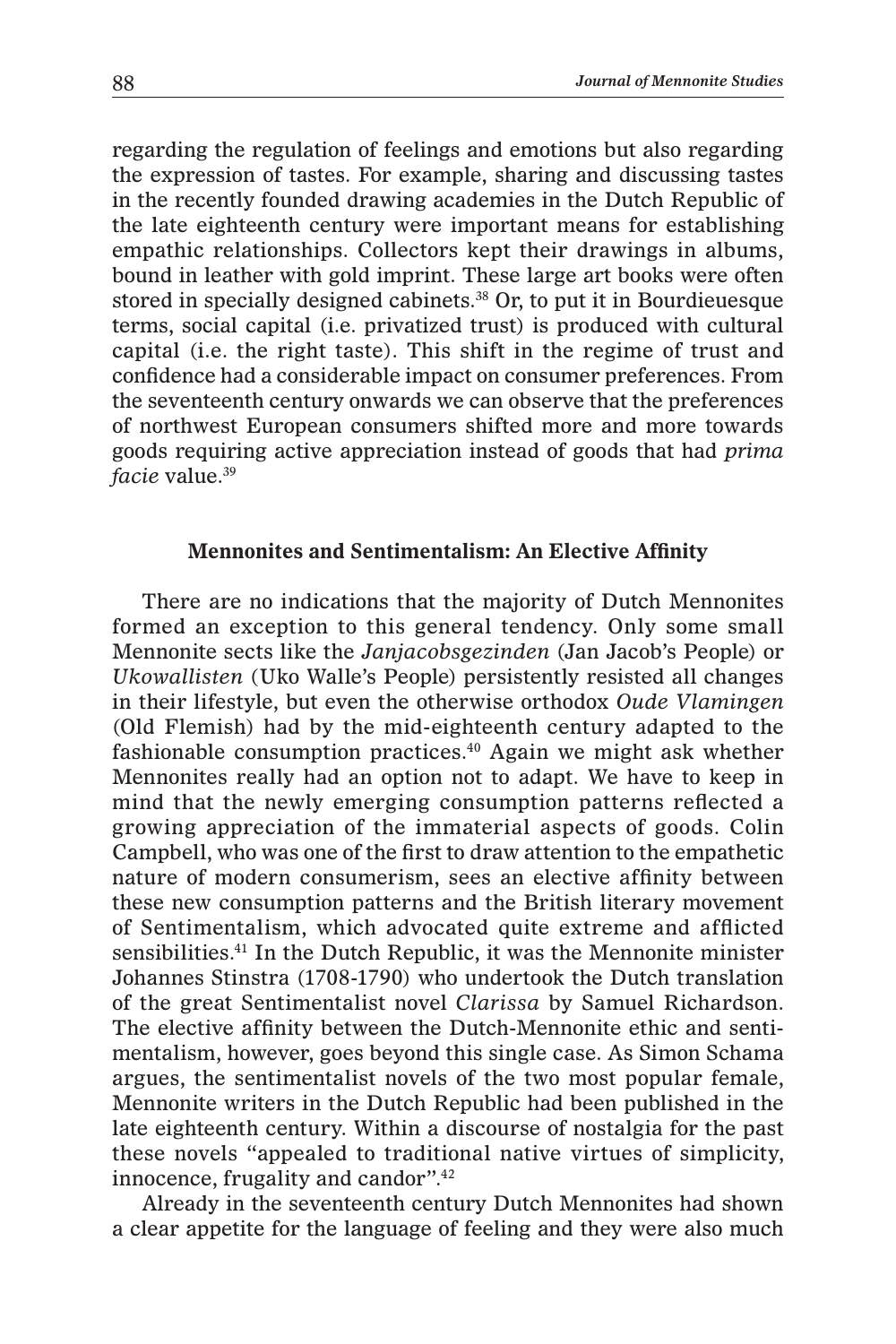more influenced by Arminianism than Mennonites in other countries.<sup>43</sup> For instance, the works of the Mennonite-Arminian preacher, painter and poet Dirck Raphaelsz Camphuysen (1586-1627) were very popular among the believers in both denominations. The appreciation of the sentimental rather than theological piousness expressed in his works, shows that despite their black dresses the Dutch Mennonites of the seventeenth century were in this respect well equipped to adapt to the newly emerging patterns of consumption. Besides that, already in the seventeenth century they did not refrain from the collection of paintings, porcelain and silver, richly ornamented objects. Mennonites were even among the key players in the flourishing Amsterdam art market of the seventeenth century. The Mennonite art dealer Hendrick Uylenburgh (c. 1587-1661), for example, commissioned the works of Rembrandt and Govert Flinck.44

Cultural practices change more smoothly than people's reactions to economic challenges. Especially the ideas that people have about themselves often show great continuity, but gradually even the self image of the Mennonite business elite changed. The changes are subtle, however, from "wealthy but austere" to "wealthy but sensible". The portraits of Dr. Simon Stinstra and his wife Anna can be seen as an expression of this new self image. Regarding himself as man of taste and the rightful heir of the *mercator sapiens*, the civilized merchant, his choice of Tibout Regters to paint his and his wife's portraits, must have been carefully considered. Regters had a particular way of composing his portraits: the figures seem to be engaged in a vivid conversation against the background of a well equipped library or a richly ornamented art cabinet. (Te Rijdt 2006; Ekkart 2006).<sup>45</sup> This portrayal of subjects in conversation corresponded, without doubt, to the image that Simon Stinstra and Anna Braam had of themselves, that is, as enlightened Mennonites of sense and sensibility, who as tolerant Dutch citizens had overcome pride and prejudice.

### **Notes**

<sup>1</sup> John Michael Montias, *Art at Auction in 17th Century Amsterdam* (Amsterdam: Amsterdam University Press, 2002), 113-152; Marten Jan Bok, " 'Schilderien te coop'. Nieuwe marketingtechnieken op de Nederlandse kunstmarkt in de Gouden Eeuw", in: Martine Gosselink and Jannet de Goede (eds.), *Thuis in de Gouden Eeuw. Kleine meesterwerken uit de SØR Rusche collectie* (Zwolle: Waanders 2008), 9-29, pp. 12-14.

<sup>2</sup> See Urry's paper in this issue.

<sup>3</sup> Mary Sprunger has shown the same trend among Mennonites and rich families in seventeenth century Amsterdam. See Sprunger's paper in this issue.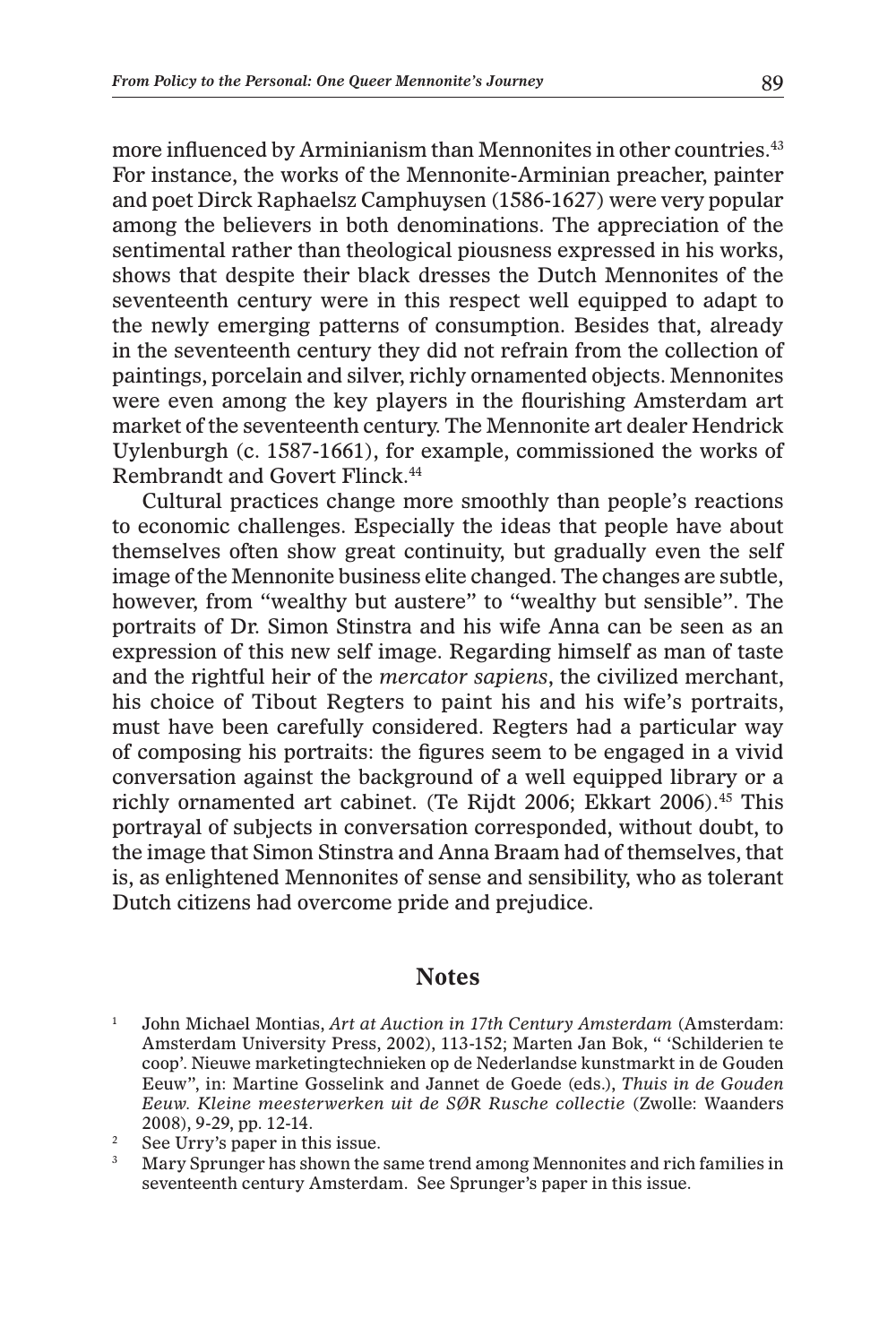- <sup>4</sup> Samme Zijlstra, *Om de ware gemeente en de oude gronden. Geschiedenis van de dopersen in de Nederlanden 1531-1675* (Hilversum/Leeuwarden: Verloren/ Fryske Akademy, 2000), 284-315.
- $5$  J.A. Faber, "The economic decline of the Dutch Republic in the second half of the eighteenth century and the international terms of trade," in: G.W. Heeres et al. (eds.), *From Dunkirk to Danzig. Shipping and Trade in the North Sea and the Baltic* (Hilversum: Verloren Publishers, 1988), 107-115.
- <sup>6</sup> Yme Kuiper, "Friese kunstkabinetten en Hollandse relaties: schilderijencollecties van Stinstra's uit Harlingen", in: Ph.H. Breuker and A. Janse (eds.) *Negen eeuwen Friesland-Holland. Geschiedenis van een haatliefdeverhouding* (Zutphen: Walburg Pers & Leeuwarden: Fryske Akademy, 1997), 213-226.
- <sup>7</sup> Yme Kuiper and Harm Nijboer, "Merchants, Mennonites and Marriages. Commercial, religious and kinship networks in the Dutch port town of Harlingen in the17th and 18th centuries", paper presented at the *Sixth European Social Science History Conference*, Amsterdam, 22-25 March 2006.
- <sup>8</sup> Only a very small group of strict Mennonites, rigid on matters of banning and mixed marriages, the Jan Jacob's People, stayed out of this process of union (N. van der Zijpp, "Harlingen", in: *The Mennonite Encyclopedia* (Scottdale PA: Herald Press, 1955), 662-663.
- <sup>9</sup> Kuiper and Nijboer, "Merchants, Mennonites and Marriages".<br><sup>10</sup> Innes Unux Mennonites, Politics and Beaplebood, Furone Pu
- <sup>10</sup> James Urry, *Mennonites, Politics, and Peoplehood. Europe-Russia-Canada 1525 to 1980*, (Winnipeg: University of Manitoba Press, 2006), 57.
- <sup>11</sup> Joannes Stinstra, (1752), "Voorreden van den vertaler", in: Samuel Richardson, *Clarissa of de historie van eene jonge juffer* (Harlingen: Folkert van der Plaats, 1752); Yme Kuiper, "Images of marrriageable Mennonite women in 18th-century Harlingen", paper presented at the *International Conference on Myth and Reality of Anabaptist/Mennonite Women*, Free University of Amsterdam 2007 (to be published in 2009).
- <sup>12</sup> Kuiper, "Friese kunstkabinetten", 215.
- <sup>13</sup> Th.L.J. Verroen, "'Een verstandig rijk man', de achttiende-eeuwse verzamelaar Adriaan Leonard van Heteren", *Leids Kunsthistorisch Jaarboek* 4 (Delft: Delftsche Uitgevers Maatschappij, 1985), 17-61; R. Falkenburg, "Landschapsschilderkunst en doperse spiritualiteit", *Doopsgezinde Bijdragen NR* 16 (1990), 129-153; G.M.C. Pastoor, "Bijbelse historiestukken in particulier bezit", in: C. Tümpel (ed.), *Het Oude Testament in de schilderkunst van de Gouden Eeuw* (Zwolle: Waanders, 1991), 122-134; Montias, *Art at Auction*; Marten Jan Bok, "Schilderien te coop", 20.
- <sup>14</sup> Pierre Bourdieu, "The Social Space and the Genesis of Groups", *Theory and Society* 14 (1985), 723-744; Pierre Bourdieu, "The Forms of Capital", in: John G. Richardson (ed.), *Handbook of Theory and Research for the Sociology of Education* (New York: Greenwood Press, 1986), 241-258.
- <sup>15</sup> Piet Visser, "De artes als zinnebeeld: over doopsgezinden en hun relatie tot kunst en wetenschap", *De zeventiende eeuw* 5 (1989), 92-102.
- <sup>16</sup> His son Nicolas Baur was a successful painter of marines and townscapes; he lived in Harlingen around 1800 (A. van den Berge-Dijkstra, & H.P. Ter Avest, *Woelend water, leven en werk van de zeeschilder Nicolaas Baur*, (Harlingen: Gemeentemuseum Het Hannemahuis, 1993).
- <sup>17</sup> Verroen, "Een verstandig rijk man",  $27$ .
- <sup>18</sup> Kuiper, "Friese kunstkabinetten", 219-221.
- <sup>19</sup> For more details about Vitringa: Piet Bakker, *Gezicht op Leeuwarden. Schilders in Friesland en de markt voor schilderijen in de Gouden Eeuw* (PhD thesis University of Amsterdam, 2008); G. de Beer and G. Elzinga, *Wigerus Vitringa (1657-1725). De zeeschilder van Friesland*, (Leeuwarden: Fries Museum & Friese Pers Boekerij, 2008).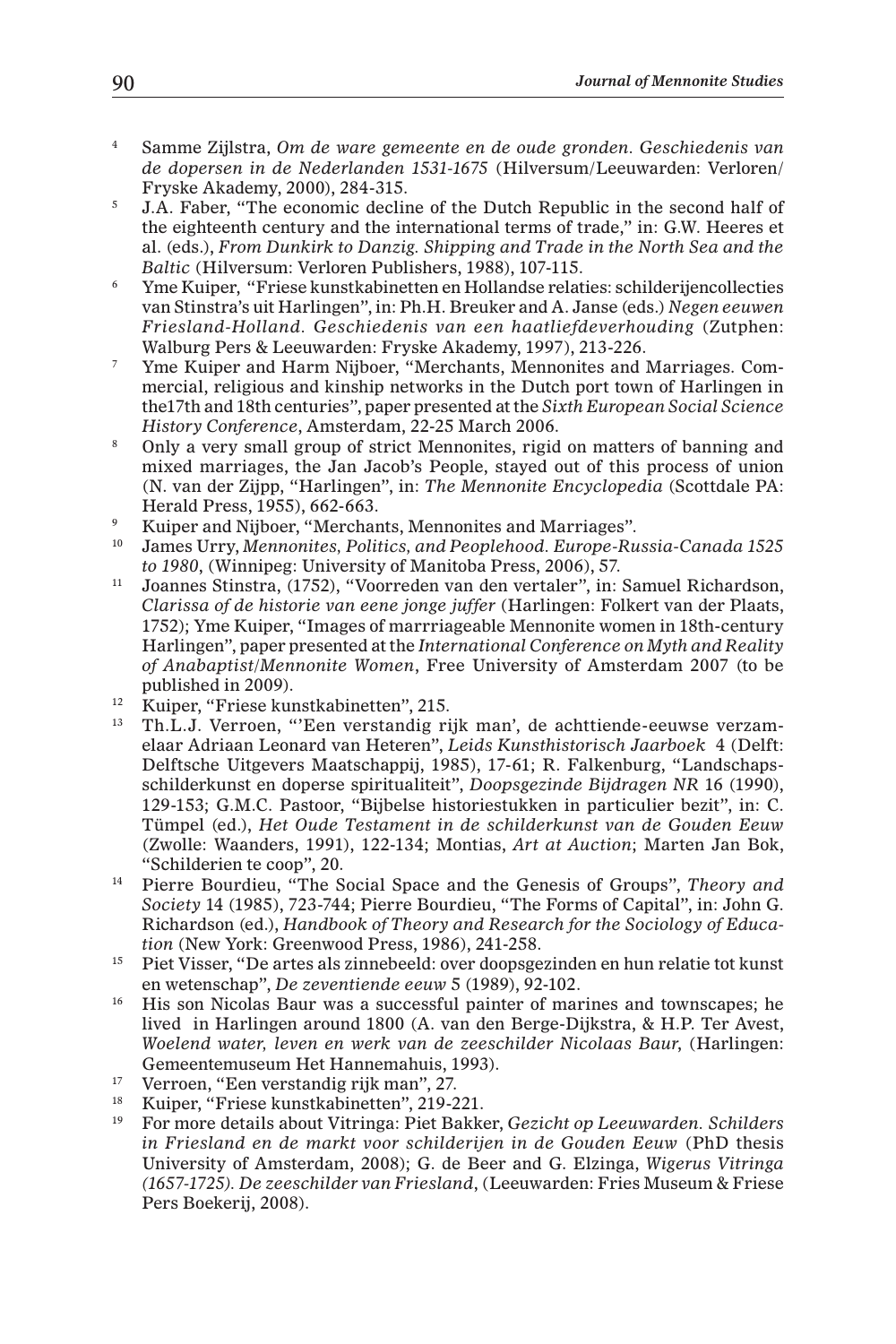- <sup>20</sup> J. Giltaij and J. Kelch, *Lof der zeevaart. De Hollandse zeeschilders van de 17e eeuw/Praise of Ships and the Sea. The Dutch Marine Painters of the 17th Century* (Rotterdam: Museum Boijmans Van Beuningen Rotterdam, 1996); G. de Beer, et al., *Backhuysen at the helm! Marine Painter 1630-1708* (Amsterdam: Stichting Koninklijk Paleis, 2004).
- <sup>21</sup> About Fouquet: Clara Bille, *De tempel de kunst of het kabinet van den heer Braamcamp* (Amsterdam: J.H. de Bussy; PhD thesis University of Amsterdam,
- 1991). 22 Yme Kuiper, "Menisten in 't geweer. Een schets van de doopsgezinde elite van Harlingen in de Patriottentijd", in: M. Ebben and P. Wagenaar (eds.), *De cirkel doorbroken. Opstellen over de Republiek* (Leiden: Leidse Historische Studiën 10, 2006), 181-194.
- <sup>23</sup> Simon Stijl, *Opkomst en bloei van de Republiek der Verenigde Nederlanden* (Amsterdam: Conradi; Harlingen: Folkert van der Plaats 1774); Kuiper, "Mennisten in 't geweer", 190-191.
- <sup>24</sup> *Catalogus van eene uitmuntende verzameling schilderyen, tekeningen, prentkonst, pleisterbeelden, enz. Bijeenverzameld en nagelaaten door den Heer Simon Styl, Med. Doct.* (Harlingen: H.A. Baur en Zoon en V. van der Paats, 1804).
- <sup>25</sup> See for Berckheyde: Cynthia Lawrence, *Gerrit Adriaensz. Berckheyde (1638- 1698). Haarlem Cityscape Painter* (Doornspijk: Davaco Publishers ,1991).
- <sup>26</sup> Kuiper, "Friese kunstkabinetten", 222-224.
- $\frac{27}{28}$  Ibid, 223.
- <sup>28</sup> Ben Broos, Yme Kuiper, et.al., "Het gezicht op Delft van Johannes Vermeer en het Stinstra-mysterie", *Oud-Holland* 110 (1996), 35-46.
- <sup>29</sup> Mary Sprunger, "Faillissementen. Een aspect van geestelijke tucht bij de Waterlands-doopsgezinde gemeente te Amsterdam in de zeventiende eeuw", *Doopsgezinde Bijdragen NR* 17 (1991), 101-130.
- <sup>30</sup> Bourdieu, "Social Space" and idem, "Forms of Capital".<br><sup>31</sup> M.F. Miller, "Priesthood of All Believers", in: Clabe
- <sup>31</sup> M.E. Miller, "Priesthood of All Believers", in: *Global Anabaptist Mennonite Encyclopedia Online*, retrieved 20 February 2008. <http://www.gameo.org/ encyclopedia/contents/P752ME.html>
- $32$  S. Voolstra, "The Colony of Heaven': The Anabaptist aspiration to be a church without spot or wrinkle in the sixteenth and seventeenth centurries", in: A. Hamilton, S. Voolstra and P. Visser, eds., *From Martyr to Muppy. A Historical Introduction to Cultural Assimilation Processes of a Religious Minority in the Netherlands: The Mennonites* (Amsterdam: Amsterdam University Press, 1994), 15-29.
- <sup>33</sup> Max Weber, "Die protestantische Ethik und der Geist des Kapitalismus", in: Max Weber, *Gesammelte Aufsätze zur Religionssoziologie* (Tübingen: Mohr, 1922 [1905]), 17-206; Urry, "Wealth and poverty".
- <sup>34</sup> R. van Stipriaan, "Historische distantie in de Spaanschen Brabander", *Nederlandse letterkunde* 2 (1997), 103-127, p. 118. <http://www.dbnl.org/tekst/  $\frac{\text{stip002}}{\text{hist01}}$
- <sup>35</sup> Adam B. Seligman, *The Problem of Trust* (Princeton: Princeton University Press, 1997), especially, 16-21 and 84-85.
- <sup>36</sup> Harm Nijboer, *De fatsoenering van het bestaan. Consumptie in Leeuwarden tijdens de Gouden Eeuw* (PhD thesis University of Groningen, 2007); Harm Nijboer, "Making Sense of Fashion: Consumption, Credit and the Making of Urban Culture in Early Modern Europe", paper presented at *the Eighth International Conference on Urban History*, Stockholm 2006 (publication pending).
- <sup>37</sup> Cf. Mary Sprunger, "Waterlanders and the Dutch Golden Age: A Case Study on Mennonite Involvement in Seventeenth-Century Dutch Trade and Industry as One of the Earliest Examples of Socio-Economic Assimilation", in: A. Hamilton, S. Voolstra and P. Visser (eds.), *From Martyr to Muppy*, 133-148.